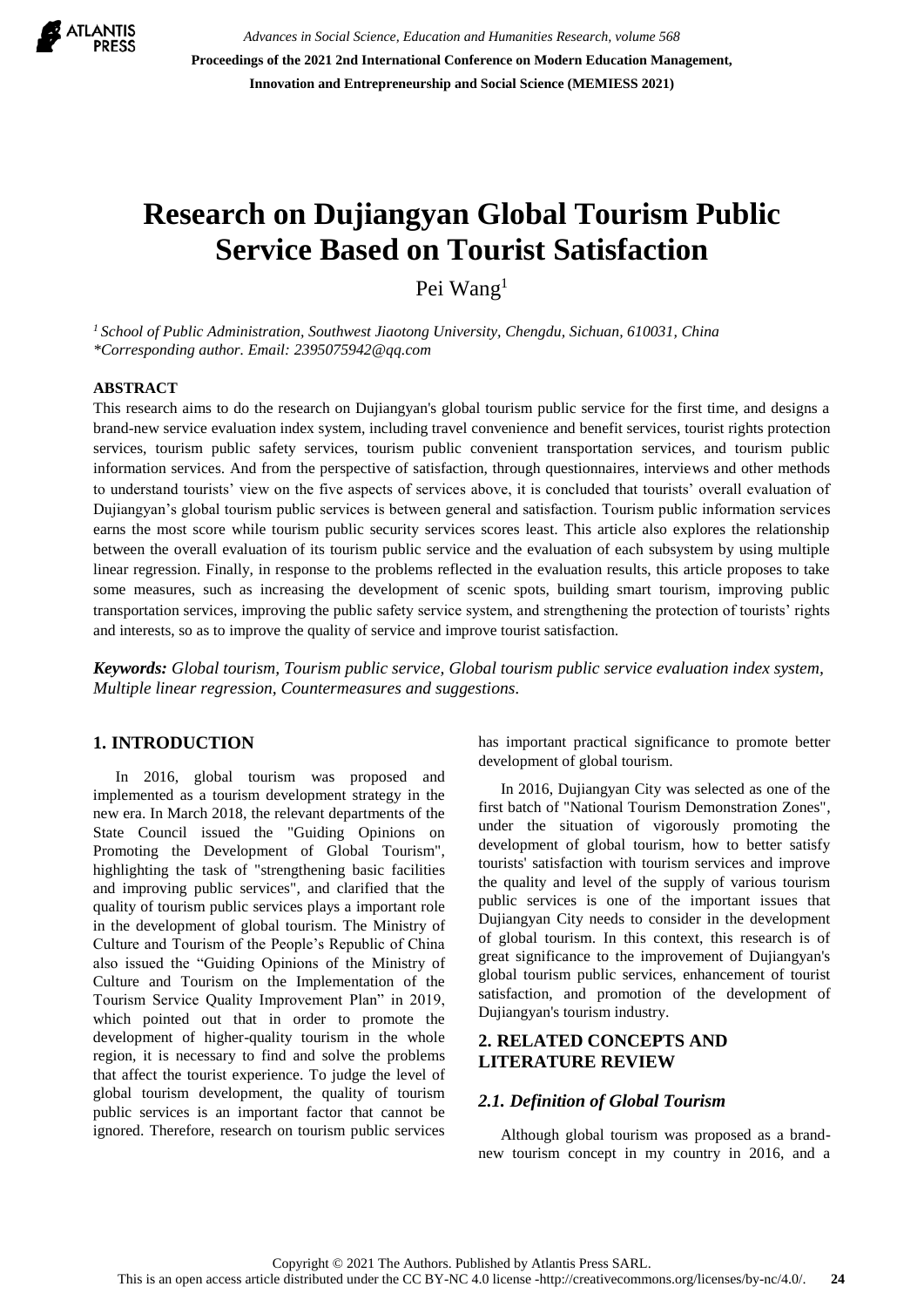unified concept has not yet been formed, some scholars have given their own definitions of global tourism.

Hou Xiaomin (2017) believes that global tourism is the delineation of a specific area, and the tourism development of the place is regarded as one of the important indicators, and the relevant elements such as the tourism environment and tourism services are recombined or improved [6]. The government takes the initiative to play its role in comprehensive regulation. Improve the tourist quality of tourists, form a highquality living environment, and promote new tourism development models. Li Huajun (2020) also advocates the soundness and improvement of the tourism public service system, and believes that global tourism needs to meet people's tourism needs from the "full process, full time and space, and all aspects", and firmly grasp the current tourism trends to bring tourists Come for a better travel experience[10].

Therefore, global tourism is inseparable from the construction of tourism public services. From the perspective of global tourism, tourism public services are required to be high-quality, convenient and full coverage, which can improve the quality of public services and better meet the diverse needs of tourists. , To improve the satisfaction of tourists.

## *2.2. Research Summary of Tourism Public Service*

## *2.2.1. The Connotation and Objects of Tourism Public Service*

Li Shuang et al. (2012) believe that tourism public services refer to: "The general term for products and services that are provided by the government or other social organizations to meet the common needs of tourists, not for profit, and have obvious publicity"[18]. Any public service has a designated service object, and tourism public service is no exception. There are specific beneficiaries, and there are broad and narrow senses according to the scope of benefit. The narrow sense mainly refers to tourists, including existing and potential tourists; and the broad service targets include not only tourists, but also governments, tourism companies, and local communities. This research mainly focuses on tourists for the service objects of tourism public services to carry out investigations.

# *2.2.2. The Composition (Content) of Tourism Public Services*

Hou Xiaomin (2017) advocated that the global tourism public service evaluation system includes: tourism information consulting system, travel convenient transportation system, tourism safety guarantee system, tourism convenience and benefit system, tourism administrative service system [6]; Chen Yizi (2019) pointed out that the global tourism public The service system includes tourism convenience services, tourism public safety services, tourist rights protection, tourism public transportation networks, and smart tourism services [5]. Li Huajun (2020) believes that the content of global tourism public services should include public transportation services, public information services, public safety services, administrative management services, and services that benefit the people and the people [10].

Therefore, based on the existing research results of predecessors, combined with the actual situation of Dujiangyan tourism, find out the main content of its tourism public services, and construct the evaluation index system of Dujiangyan's global tourism public services, so as to evaluate the quality of tourism public services for tourists Provide a basis for satisfaction.

## *2.2.3. Evaluation of Tourism Public Services*

Satisfying the needs of tourists is the ultimate goal of providing tourism public services. Therefore, the evaluation of tourism public services is particularly important. The most important manifestation is the satisfaction of tourists with tourism public services. For this reason, many domestic scholars have conducted research on satisfaction. For example, Xiao Tingting et al. (2011) used factor analysis to evaluate the satisfaction of the Guilin Tourism Reform Pilot Zone [16]; another example is Li Huajun (2020) Using IPA analysis method and based on tourist satisfaction, the whole area tourism public service of Wuyi Mountain is analyzed [10]. From the perspective of tourist satisfaction, "quantification  $+$  case" is the main feature of tourism public service quality evaluation and satisfaction research, and scholars basically start from a narrow scope, and regard tourists as the main body of tourism public service quality evaluation (Xu Fuying, Liu Tao 2020) [8].

Based on the perspective of the satisfaction of local residents and foreign tourists, this article evaluates Dujiangyan's public tourism services, I hope that some problems can be discovered from it, and further improvements can be made to better meet the diverse needs of tourists.

#### *2.3. Literature Review*

Through extensive review of relevant literature, the author found that although the current research on tourism public services is relatively mature, there are not many literatures on tourism public services from the perspective of global tourism, so it is a topic worthy of in-depth research in recent years; Secondly, the literature on the public service of Dujiangyan global tourism as the main body of research is almost blank, so this article has a certain degree of innovation; finally, as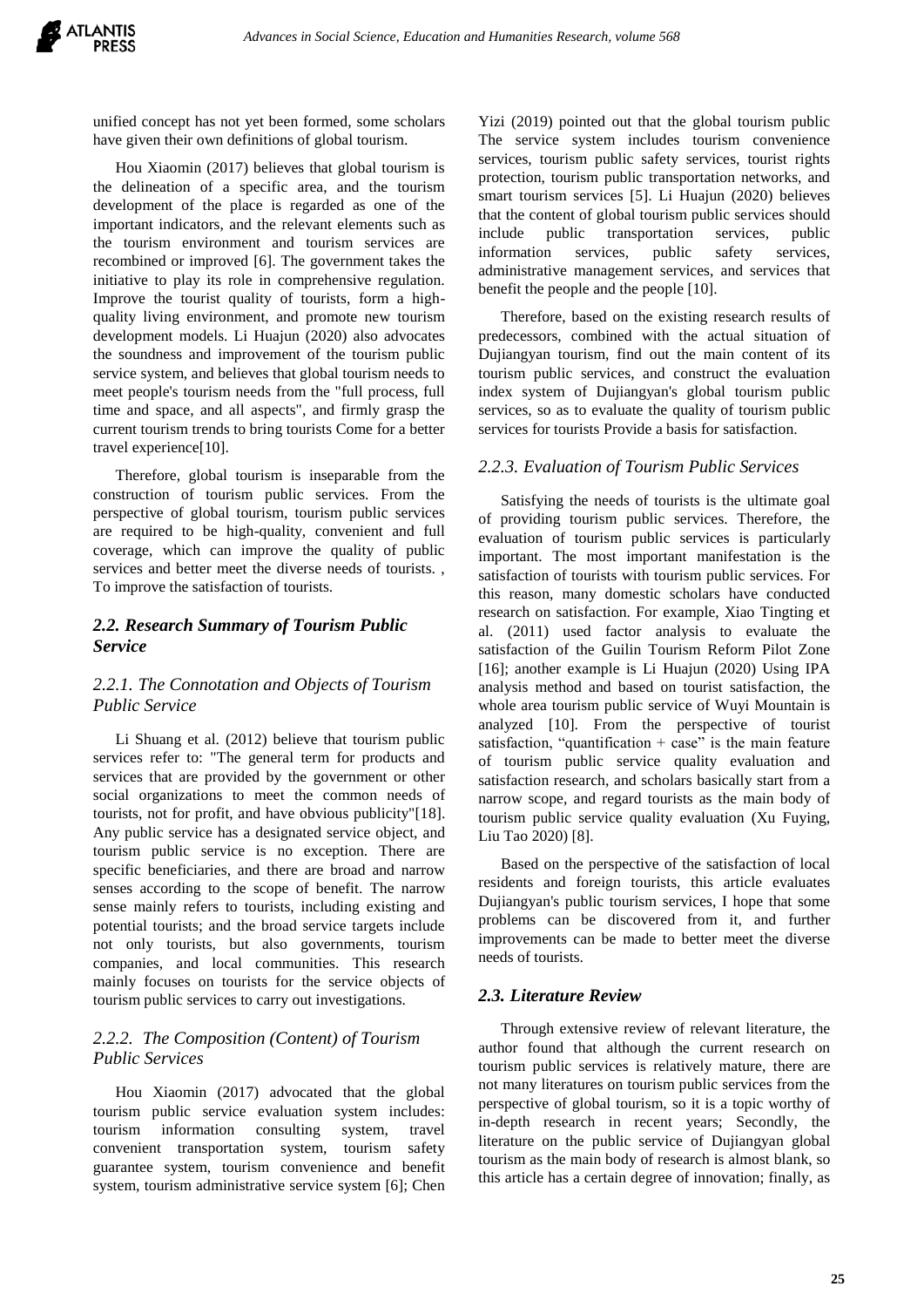a demonstration area of national global tourism, Dujiangyan has done a good job in this regard in recent years. However, it is not without problems. Therefore, this article takes the needs of tourists as the starting point and adheres to the people-oriented concept. By investigating tourists' satisfaction with Dujiangyan's tourism public services, it has found its shortcomings, and then put forward targeted suggestions for improvement.

#### **3. RESEARCH DESIGN**

# *3.1. Construction of Dujiangyan Global Tourism Public Service Evaluation Index System*

At present, the academic circles have done some research on the composition of the tourism public service evaluation index system, but under different research perspectives, the composition will be different for different research objects. This article analyzes the basis of the previous research results The above, mainly draws on the research results of scholars such as Hou Xiaomin (2017), Chen Yizi (2019), and Li Huajun (2020) on global tourism, combined with the development status of global tourism in Dujiangyan City, and designed as shown in Table 1 under the perspective of global tourism The public service evaluation index system of China, the system mainly includes five aspects, including tourism benefits and convenience services, tourist rights protection, public safety services, public convenient transportation services, and public information services, with a total of 27 indicators. And on the basis of this indicator system, a questionnaire design and survey were carried out.

| Target layer          | Criterion layer      | Index layer                                                                                |  |  |  |
|-----------------------|----------------------|--------------------------------------------------------------------------------------------|--|--|--|
|                       | Tourism public       | <b>Complete Tourist Information Service Center</b>                                         |  |  |  |
|                       | information service  | Tourist call center in time                                                                |  |  |  |
|                       |                      | Complete systems such as travel guide signs                                                |  |  |  |
|                       |                      | Comprehensive travel advisory website                                                      |  |  |  |
|                       |                      | Well-developed AI (artificial intelligence) and VR (virtual<br>reality) services           |  |  |  |
|                       | Travel convenience   | Scenic toilets are convenient and sanitary                                                 |  |  |  |
|                       | and benefit services | Complete convenience facilities (communication, finance,<br>barrier-free facilities, etc.) |  |  |  |
| Global<br>Tourism     |                      | Perfect public rest area                                                                   |  |  |  |
| <b>Public Service</b> |                      | Tourism benefits policy                                                                    |  |  |  |
| Evaluation            |                      | Perfect tourism volunteer service system                                                   |  |  |  |
|                       |                      | Supply of convenient shared equipment                                                      |  |  |  |
|                       | Tourism public       | Safety notification forecast is timely and accurate                                        |  |  |  |
|                       | security service     | The alarm call is unblocked and timely                                                     |  |  |  |
|                       |                      | Sound medical assistance                                                                   |  |  |  |
|                       |                      | Convenience of accident insurance purchase                                                 |  |  |  |
|                       |                      | Complete emergency rescue facilities                                                       |  |  |  |
|                       |                      | Food safety in scenic spots and surrounding catering                                       |  |  |  |
|                       |                      | The people in the tourist area are honest and the society is<br>in good order              |  |  |  |

**Table 1.** Dujiangyan City's global tourism public service evaluation index system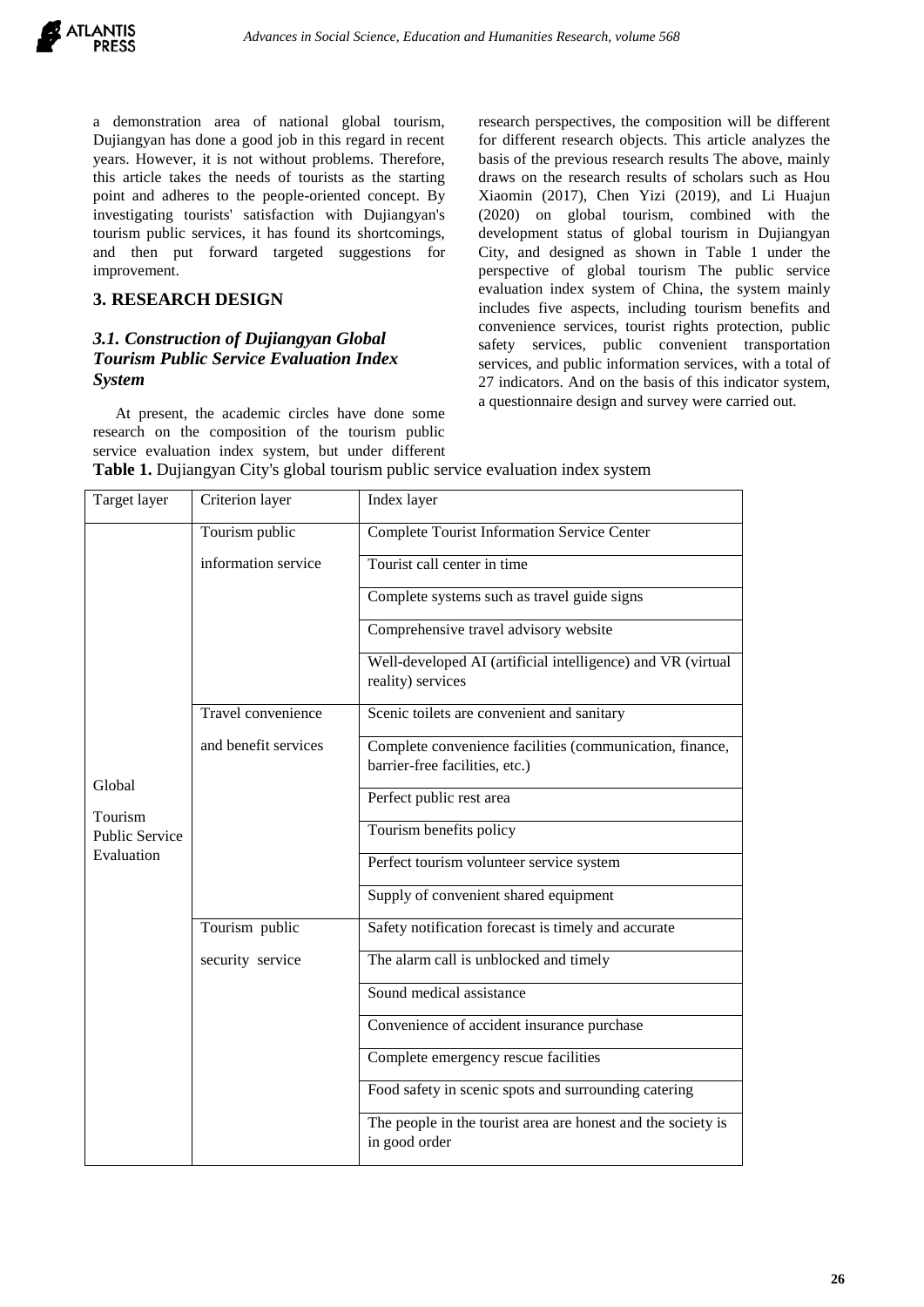

|  | Convenient<br>transportation service<br>for travel | Convenience of external traffic                     |  |  |
|--|----------------------------------------------------|-----------------------------------------------------|--|--|
|  |                                                    | Traffic convenience in the scenic area              |  |  |
|  |                                                    | Perfect tourism distribution center                 |  |  |
|  |                                                    | Self-driving camp is perfect                        |  |  |
|  | Tourist rights                                     | Tourist complaints and opinions are handled quickly |  |  |
|  | protection service                                 | Protection of consumer rights                       |  |  |
|  |                                                    | Service quality supervision                         |  |  |
|  |                                                    | Service level and quality of tourism employees      |  |  |
|  |                                                    | Attach importance to sanitation management and      |  |  |
|  |                                                    | ecological environment protection in scenic spots   |  |  |

#### *3.2. Design of the Questionnaire*

The questionnaire design in this article mainly uses the Likert scale for research. The Likert scale assigns 1- 5 points, which represent very satisfied, satisfied, average, dissatisfied, and extremely dissatisfied (detailed questionnaire design can be seen in Appendix 1). The survey subjects selected in this study are mainly tourists and friends who have been to Dujiangyan, as well as local residents of Dujiangyan. Questionnaires were distributed online and offline, and several popular attractions in Dujiangyan were selected offline, such as Dujiangyan Water Conservancy Project, Qingcheng Mountain, and Guan Popular scenic spots such as the ancient city of the county and the Hongkou scenic spot conducted questionnaires and simple interviews with tourists and friends. The offline survey time was concentrated on the three days of January 2, 3, and 4, 2021. Due to time constraints, this study also adopted the form of online questionnaires to collect data more conveniently and efficiently for sorting and analysis.

#### *3.3. Basic Data Analysis*

In this survey, a total of 150 questionnaires were distributed and 125 valid questionnaires were returned, accounting for 83.3% of valid questionnaires. The Cronbach's α coefficient of the questionnaire is 0.891, indicating that the questionnaire is highly reliable.

In terms of age structure, the proportions of 18-25 years old and 26-35 years old are 40% and 36% respectively, and both account for 76% of the total sample, indicating that young people love travel more and are more interested in travel methods and services. There are higher and more modern demands.

In terms of occupation, in addition to students, more than 40% have stable jobs. In terms of monthly income, more than 60% of tourists earn more than 3,000 yuan. It also reflects that the current tourists in Dujiangyan have relatively stable economic sources and spending power, so attention should be paid to the protection of tourists' consumption rights.

In terms of tourist source distribution, 79% of tourists come from within Chengdu and Sichuan Province, indicating that the scope of this tourism promotion is relatively small and lacks sufficient attraction for tourists from other provinces.

In terms of travel methods, mainly self-guided tours and self-driving tours, accounting for 36% and 24%, respectively, are the prevailing travel methods in the context of global tourism, and their requirements for the quality and standard of tourism public services are also higher.

 In summary, the data reflected by tourists on indicators such as age, occupation, source distribution, travel mode, etc. show that tourists' demand for tourism public services is diversified and different.

## **4. ANALYSIS OF EVALUATION RESULTS OF TOURISM PUBLIC SERVICES**

## *4.1. Overall Evaluation*

According to the survey results, tourists' overall satisfaction with Dujiangyan tourism public services has an average score of 3.6 and a mode of 4. In other words, the overall satisfaction evaluation of tourists is between general and satisfaction, and satisfaction is slightly inclined to satisfaction; in terms of perception evaluation of the five subsystems, the highest score is tourism public information service (3.8), and the lowest score It is a tourism public safety service (3.43). In interviews and surveys, it is found that most tourists are satisfied with the information services provided by Dujiangyan's Tourist Service Center and tourism-related websites, such as introduction to attractions, tourism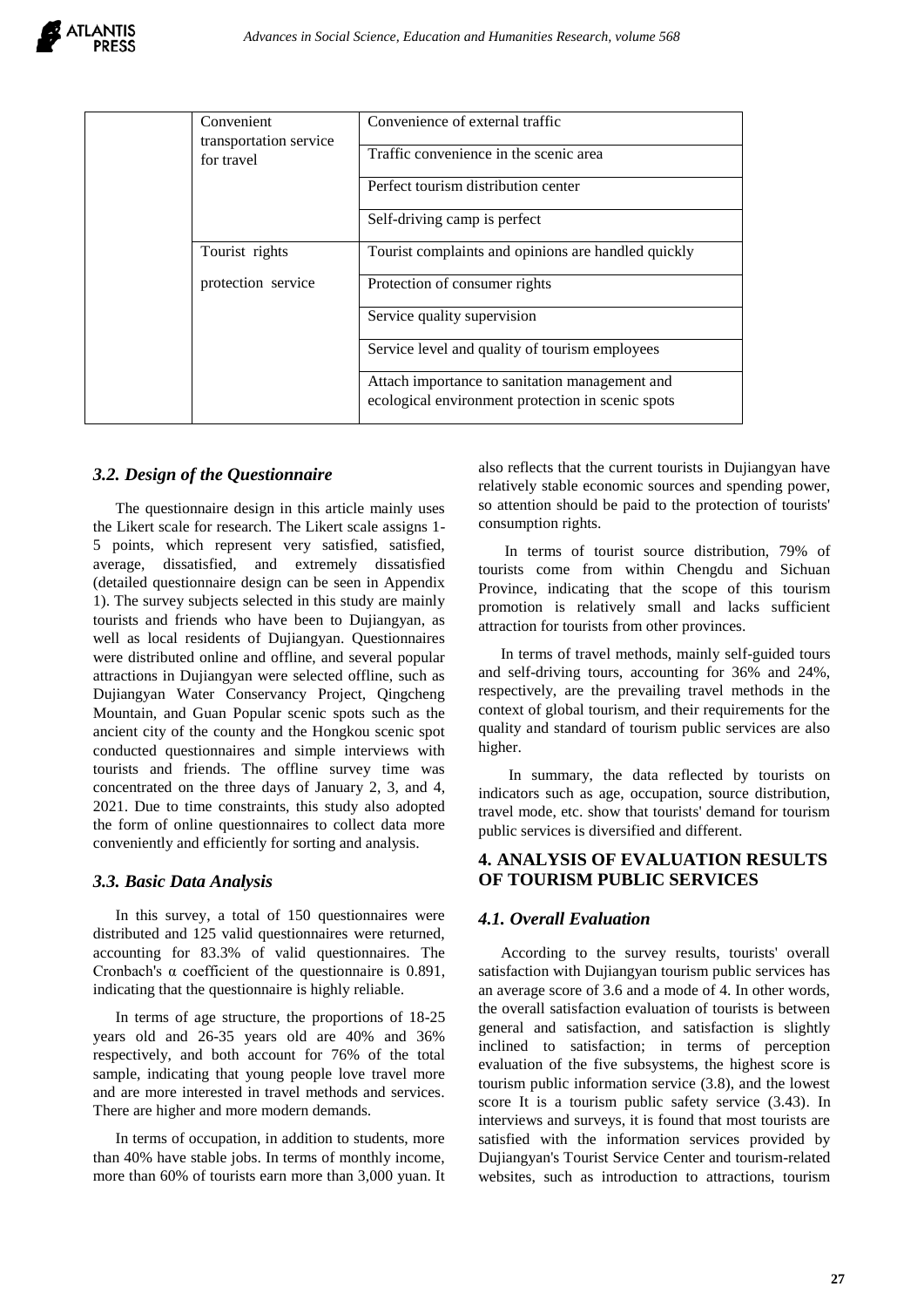signs, and ticket reservations. The lowest score is tourism public security services, which may be related to the fact that tourists rarely have the opportunity to directly access these aspects of services; the overall evaluation of other subsystems is relatively close, indicating that tourists have a certain degree of understanding of all aspects

## *4.2. Respective Evaluation of Five Aspects*

In terms of tourism public information services, the comprehensive evaluation of tourists is satisfactory. At present, the public information service system of Dujiangyan is relatively complete. For example, the official website of Dujiangyan Tourism has been established, from the facts of the scenic spot, ticket booking, voice explanation, to travel services, and more. In terms of intelligent consultation and evaluation, it provides passengers with convenient public tourism services such as tickets, travel, accommodation, purchase, appointments, and inquiries. However, the content with the lowest evaluation by tourists is the advanced AI (artificial intelligence) and VR (virtual reality) services, with a score of only 3.36, indicating that the scenic area can be further strengthened in terms of information promotion and intelligence. Internet + technology can be used to make it practical. Improve the availability and convenience of information for tourists.

In terms of tourism convenience and services, tourists' evaluation is 3.5, ranking second from the bottom. Tourists don't know enough about the city's tourism volunteer service system (3.55) and tourism benefits policies (3.43). The investigation and interview found that the main problem is the uneven distribution of public welfare volunteer services. For example, the Dujiangyan Civilized Tourism Volunteer Service Team mainly conducts volunteer services in its popular scenic spots such as Dujiangyan Water Conservancy Project and Qingcheng Mountain Scenic Area, while for some relatively small tourist attractions. There are few volunteer service teams in scenic spots, so it is necessary to improve the allocation of tourism volunteer services in individual scenic spots. In terms of tourism benefits, there are fewer discounts on tickets and tourist activities in various scenic spots in the city. In addition to discounts for specific groups at specific time periods, such as Teacher's Day and Children's Day, there are relatively few discount activities for the general public.

In terms of tourism public safety services, tourists have poor evaluations of safety notification forecasts (3.44), complete emergency rescue facilities (3.52), etc. The main reason is that tourists have fewer channels to understand the safety rescue system of the scenic area, except for some basic ones. Safety signs or equipment, etc., have little knowledge of relevant safety policies, measures, and early warning and reminders, which shows that the government's information promotion and publication in tourism safety assistance needs to be strengthened, and communication channels with tourists should be expanded.

In terms of convenient travel and transportation services, the total score is 3.75. During the field visits, the author found that the city has developed roads to major tourist attractions, sufficient refueling points along the way, and convenient parking spots. Only the Dujiangyan Water Conservancy Project Scenic Area and Qingcheng Mountain Scenic Area may be regarded as excellent summer resorts in summer. In some seasons, tourists will surge, leading to congestion. But on the whole, tourists are more recognized by its public transportation service facilities.

In terms of tourist rights protection, the total score is 3.6. It shows that the protection of consumer rights and the supervision of the corresponding service quality are more in line with tourists' psychological expectations, but some tourists still report that some prices are high and environmental protection lacks effective supervision; in terms of handling complaints and opinions from tourists, nearly half of them The tourist evaluation is "fair", which means that the relevant travel service personnel can respond quickly to the complaints of passengers, but the satisfaction with the processing results is average, which means that the processing methods and quality need to be further regulated.

## *4.3. Multiple Linear Regression*

Using multiple linear regression, with the help of spss software, to analyze the relationship between the overall evaluation of Dujiangyan's global tourism public service system and the evaluation of each subsystem. Assuming that the overall evaluation is Y, tourism public information service (X1), tourism convenience and benefit service (X2), tourism public safety service (X3), tourism convenient transportation service (X4), tourist rights protection service (X5), regression formula hypothesis for:

#### Y=b0+b1X1+b2X2+b3X3+b4X4+b5X5.

The analysis results show that the model fit R is 0.564, indicating that the model fits well, and the model significance p value is 0.015\*, which is less than 0.05, indicating that the model is significant.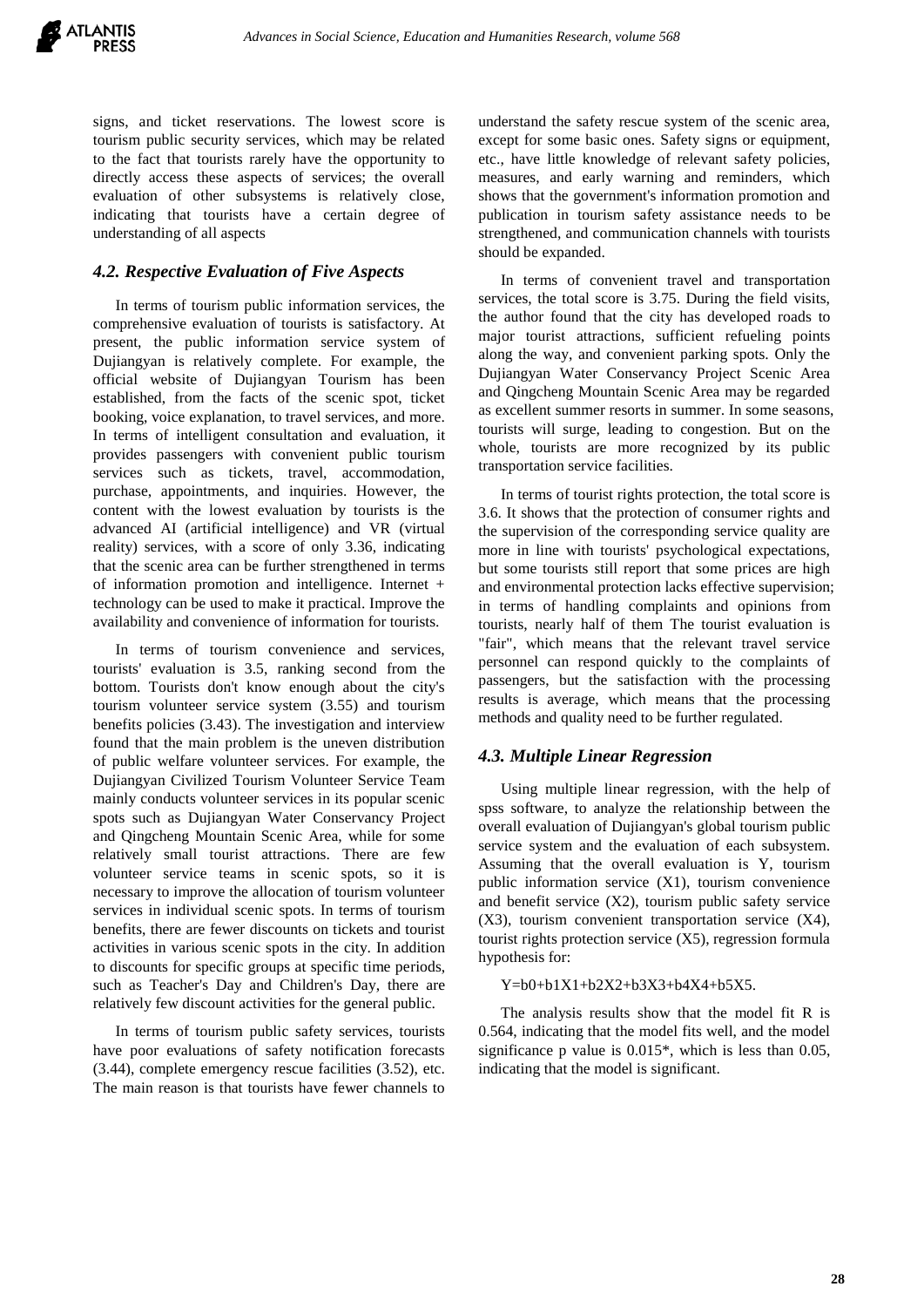| Model          | B     | Std.Error | <b>B</b> eta |       | Sig.     |
|----------------|-------|-----------|--------------|-------|----------|
| Constant       | 0.182 | 0.265     |              | 1.267 | $0.031*$ |
| X1             | 0.537 | 0.245     | 0.031        | 5.132 | $0.044*$ |
|                |       |           |              |       |          |
| X2             | 0.127 | 0.145     | 0.012        | 3.222 | $0.037*$ |
| X3             | 0.121 | 0.153     | 0.004        | 2.141 | $0.042*$ |
| <b>X4</b>      | 0.359 | 0.227     | 0.048        | 3.173 | $0.048*$ |
| X <sub>5</sub> | 0.303 | 0.246     | 0.045        | 5.029 | $0.028*$ |

**Table 2.** Regression analysis coefficients of tourism public service evaluation system

From the regression analysis coefficients in Table 2, we can see that the regression model formula under nonstandardized coefficients is:

Y=0.182+0.537X1+0.127X2+0.121X3+0.359X4+0. 303X5

From this model, it can be seen that the three subsystems of tourism public information service, tourism public convenient transportation, and tourist rights protection service have a greater impact on the overall evaluation of the system, while the two subsystems of tourism convenience and public safety services have a smaller impact on the overall evaluation.

# **5. SUGGESTIONS ON IMPROVING DUJIANGYAN'S GLOBAL TOURISM PUBLIC SERVICES**

# *5.1. Improve Public Information Services, Point to Area, and Further Develop and Publicize Surrounding Supporting Scenic Spots*

Through the feedback of tourists, it is found that Dujiangyan's tourism products are relatively single, mostly sightseeing products, and experience interactive tourism products are less, resulting in short stay time of tourists and poor experience of tourists; plus tourists It reflects that I know more about Dujiangyan's popular scenic spots, such as Dujiangyan Water Conservancy Project and Qingcheng Mountain. It is also these scenic spots that go to more, but little is known about some niche scenic spots in Dujiangyan. Therefore, some people suggest to give full play to the leading role of various popular scenic spots, increase publicity for the development and construction of surrounding supporting scenic spots, develop diversified tourism products, and enhance tourists' sense of travel experience.

Specifically, we can vigorously explore the cultural resources of Dujiangyan, actively play the role of the market, develop characteristic tourism products, and fully integrate the driving force of the five scenic spots of Dujiangyan Water Conservancy Project Scenic Area, Qingcheng Scenic Area, Guanxian Ancient City Scenic Area, Hongkou Scenic Area, and Rural Tourism Scenic Area. It can be widely promoted through multiple network channels, such as Douyin, Weibo, etc., using short videos, dynamic pictures, etc., to enhance the popularity of surrounding scenic spots while improving the tourist public services of the scenic spots.

Increase the construction of 5G base stations and expand the coverage of free WIFI to actively respond to the situation that some tourists have reported that they have gone to parts of the scenic spot and there is no signal from their mobile phones. Dujiangyan can introduce intelligent means, such as the development and construction of related content APP, the use of virtual reality technology, stereo projection technology, etc. to provide tourist interpretation services for tourists. And make full use of mobile terminals, LBS location service technology, Internet of Things technology and other means to actively push the software download of the surrounding public tourism information functions to facilitate the convenient and efficient acquisition of relevant tourism information by tourists.

# *5.2. Strengthen the Construction of Smart Tourism and Improve Services for the People and the People*

In order to solve the phenomenon that tourists have low satisfaction with volunteer services and tourism preferential policies in the convenience and benefits of the people. First, strengthen the construction and training of tourism public welfare volunteer teams to form a professional team of volunteers who can provide outdoor first aid, emergency rescue, tourism consulting and other services. Secondly, the establishment of a government-university cooperation mechanism for the tourism industry can strengthen cooperation with Chengdu universities near the scenic spot, such as Sichuan Agricultural University Dujiangyan Campus, Sichuan International Studies University Chengdu University, Chengdu Neusoft College and other universities to establish a team of college student tourism volunteers team. Finally, appropriately expand tourism preferences. Preferential activities can be carried out at different times of the year, and appropriate ticket discount activities can be provided according to different tourist attractions, or cultural experience activities can be carried out. In addition to price reduction activities for special groups of people, scenic spots are encouraged to carry out a number of publicbenefit policies for public tourists.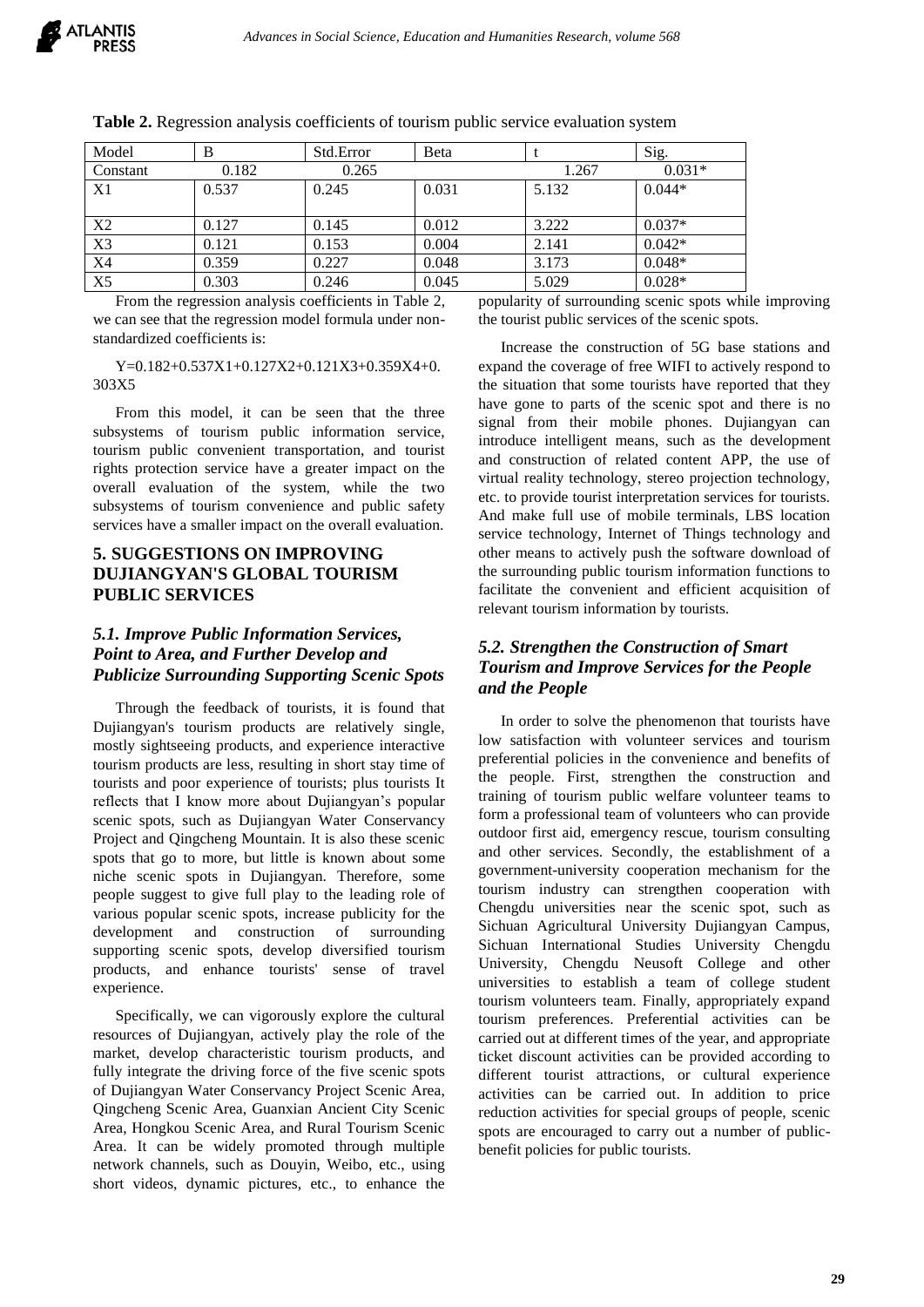In addition, many tourists have reported that although resting spots are set up in the scenic area, they are a bit far apart. Sometimes it takes a long time to get some water. If there is a sudden rain, it will greatly reduce the tourists' Satisfaction of tourism, so in order to increase the convenience and comfort of tourists traveling, you can make full use of shared equipment and establish corresponding demand-sharing service stations, such as shared umbrellas, power banks, and direct drinking water; you can also develop toilet apps to solve scenic spots The difficulty of finding a toilet is that tourists use the APP to find the nearest toilet and the current usage of the toilet. At the same time, a selfhelp button is set in the APP to solve unexpected safety problems with one click.

# *5.3. People-oriented, Strengthen the Publicity of Safety Knowledge, and Improve Tourism Public Safety services*

In terms of tourism public safety services, due to tourists' lack of understanding of the tourism safety service system and insufficient government publicity in this area, tourists' evaluations of safety notices and forecasts are timely and accurate, and emergency rescue facilities are complete. First of all, travel agencies and scenic spots should strengthen the popularization of safety knowledge for tourist teams, further improve and publicize the relevant safety regulations of scenic spots, and the importance of purchasing travel insurance, and enhance tourists' awareness of self-safety protection. At the same time, strengthen the safety training of relevant practitioners in scenic spots to provide tourists with high-quality and guaranteed safety services. Secondly, make full use of the Internet big data platform to monitor passenger flow, prevent the occurrence of stampede incidents, and issue some risk warning notices through multi-departmental cooperation and use multiplatforms to effectively protect the lives of tourists. Finally, establish and improve the emergency plan system to effectively deal with emergencies and emergencies.

# *5.4. Improve the Self-driving Service System and Guide Signs of Public Transportation*

According to statistics, most of the tourists in Dujiangyan Scenic Area are from Sichuan Province and neighboring provinces and cities. The main way of travel is self-driving vacation. Therefore, with the increasing popularity of self-driving tours, in response to market demand, develop special self-driving tourist routes, continuously improve the construction of selfdriving highway hubs and service supporting facilities, and plan self-driving tourist camps in major scenic spots. Second, create a reasonably shared urban space. The development of global tourism is inseparable from the consideration of reasonable spatial planning. This

requires that the city needs to consider both the tourist needs of tourists and the residential needs of residents in the process of tourism planning and construction of tourist facilities, because the tourism industry is embedded in the living area. It involves the consideration of the residents' happiness in life. Therefore, in the process of tourism infrastructure construction, adhere to the bottom line of ecology and development, and promote a reasonable spatial layout.

According to the survey results, the more choices of travel methods for tourists are self-guided tours and self-driving tours. In order to meet the diverse needs of tourists and increase the experiential tourism of tourists, on the one hand, for tourist groups such as trekking tourists, a trekking system along mountain trails will be built, tent camping sites will be built near each station, and camping facilities (such as setting up camping pallets) and Simple recreational facilities. On the other hand, for self-driving tourists and cycling tourists, combined with the theme and culture of the scenic spot, we will build camps with different themes, and set up comprehensive service areas, camping areas, RV parking areas, forest bars, barbecue areas, self-driving car parking areas, log cabin camps, The outdoor expansion activity area provides outdoor leisure service facilities for self-driving tourists, RV campers and camping enthusiasts who do not have RVs.

According to field research, there are many road signs missing on the road leading to Dujiangyan Scenic Area. Improve the tourism guidance marking system outside the scenic area. Set up external signs at through train stations in major scenic spots in Chengdu, such as the main arterial roads leading to Qingcheng Mountain, Dujiangyan Water Conservancy Project and other key scenic spots; at major traffic stations, Chengdu North Station, Chengdu Ximen Station, Chengdu Chadianzi Passenger Transport Station, Chengdu Shuangliu Airport, etc. Guide boards are set up at the site to allow visitors to intuitively feel the overall distribution of Dujiangyan's tourism resources.

# *5.5. Strengthen the Supervision of Environmental Sanitation and Price Mechanisms to Effectively Protect the Legitimate Rights and Interests of Tourists*

First of all, multiple complaint channels should be opened. In addition to the tourism complaint service hotline, Dujiangyan has also opened a comprehensive tourism complaint reporting platform such as online messages and offline visits. You can also continue to broaden the complaint channels and use mobile terminals such as WeChat or APP to handle related complaints or opinions anytime and anywhere. You can also paste a QR code that can be directly complained to at the corresponding location of the scenic spot, so that the staff can find the problem in time and solve it.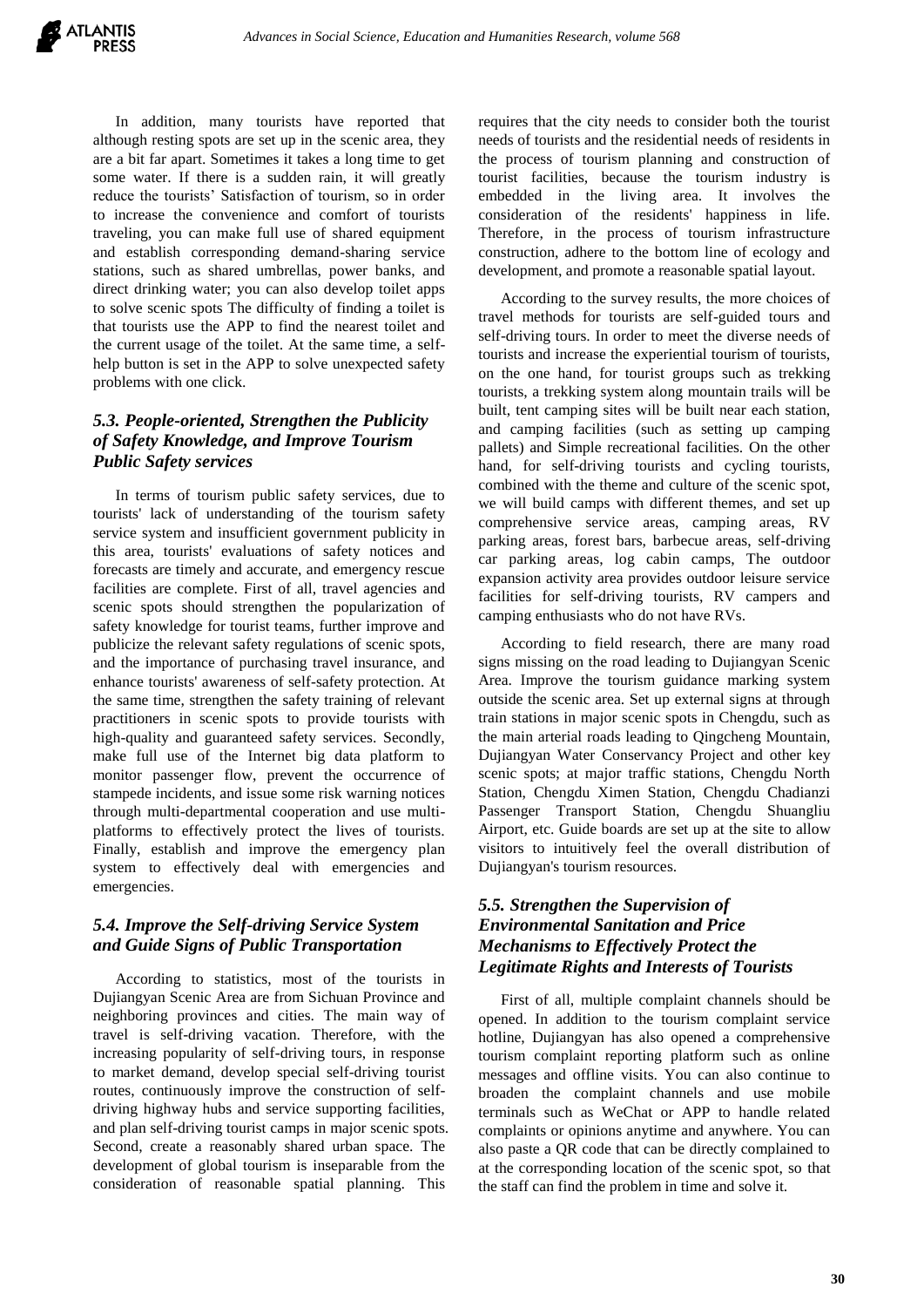The second is to ensure the timeliness and rationality of complaints being resolved. In addition to realizing 24-hour registration and accepting visitors' opinions, the professionalism and courtesy of the staff should also be enhanced. Finally, the tourists' complaints are handled, answered and investigated for return visits, and the processing results are uploaded to the travel complaint reporting platform to facilitate the tourists to grasp the progress of the incident.

Environmental sanitation is the basis for tourists to perceive public tourism services. Especially in recent years, Dujiangyan has made great efforts to create rural tourism. A good local environment and cultural heritage can enhance tourists' sense of travel experience. Therefore, in the scenic area, it is necessary to strengthen the education of garbage classification for tourists, increase tourist toilets, and increase classified garbage bins.

Through the service experience of some tourists to tourism public service personnel, they have reflected the phenomenon that some staff have a bad service attitude, so it is necessary to increase the management of service personnel. For Dujiangyan Scenic Area, a series of advantages can be introduced through the introduction of talents. Support policies to improve the quality of tourism service personnel. For example, through schoolenterprise cooperation training and other forms, the ability of existing tourism service personnel can be improved, and spiritual incentives can also be strengthened, such as the establishment of awards and bonuses for special tourism service personnel.

In addition, some tourists also reported that the prices of Dujiangyan scenic spots are a bit high. Although this is a common phenomenon in tourist attractions, it is necessary to prevent illegal and unreasonable prices. Therefore, it is necessary to supervise the whole process of tourism services and formulate a measurement of tourism. The quantitative evaluation index system of public service quality uses detailed standards to regulate all aspects involved in the provision of tourism public services. For example, in response to the problem of high prices, it is necessary to formulate travel accommodation, food and other consumer goods to meet certain safety and quality standards, and to monitor the quality of related services throughout the process to effectively protect the legitimate rights and interests of tourists.

#### **6. CONCLUSIONS**

Under the background of vigorous global tourism market, the number of tourists and tourism income have been increasing. At the same time, the demand for tourists and the tourism market are also changing constantly. How to establish a more diverse, flexible, autonomous and complete tourism public service system to improve tourist satisfaction has become more a concern. Taking Dujiangyan City as the empirical research object, the paper constructs the evaluation index system of public service, and evaluates its tourism public services through questionnaire surveys, interviews and multiple regression methods. It is found that Dujiangyan City Global tourism public services have various problems, such as low level of intelligence in information publicity in scenic spots, less tourismbenefiting activities, unbalanced distribution of voluntary services, fewer channels for tourists to understand public safety services, high prices in scenic spots, and insufficient efforts to protect the ecological environment. Finally, according to the evaluation results, corresponding improvement measures are proposed as follows: increasing the development of scenic spots, building smart tourism, improving public transportation services, improving the public safety service system, and strengthening the protection of tourists' rights and interests.

#### **REFERENCES**

- [1] Li Bo. Innovation of public service capacity improvement path under the concept of global tourism—taking the construction of Guiyang Global Tourism Demonstration Zone as an example [J]. West China Tourism, 2020(05): 48-51. (In Chinese)
- [2] Shen Shiyi, Xia Hanjun. The improvement of tourism public service quality under the background of global tourism—Taking Changdehe Street as an example [J]. Western Tourism, 2020(05):23-28. (In Chinese)
- [3] Cao Hui, Li Zhengxiong. Research review of county economic development under the background of global tourism [J]. China Market, 2018(19):14-16. (In Chinese)
- [4] Cheng Daopin, Cheng Jinhe, Xiao Tingting. Research on the Structural Relationship between Tourism Public Service System and Tourism Destination Satisfaction—Taking Guilin National Tourism Comprehensive Reform Pilot Area as an example [J]. Human Geography, 2011, 26(05):111- 116. (In Chinese)
- [5] Chen Yizi. Research on Yichun City's Global Tourism Public Service Based on Tourist Satisfaction [D]. Northeast Forestry University Administration, 2019. (In Chinese)
- [6] Hou Xiaomin. Construction and Empirical Research on the Evaluation Index System of Tourism Public Service under Global Tourism [D]. Inner Mongolia University of Finance and Economics, 2017. (In Chinese)